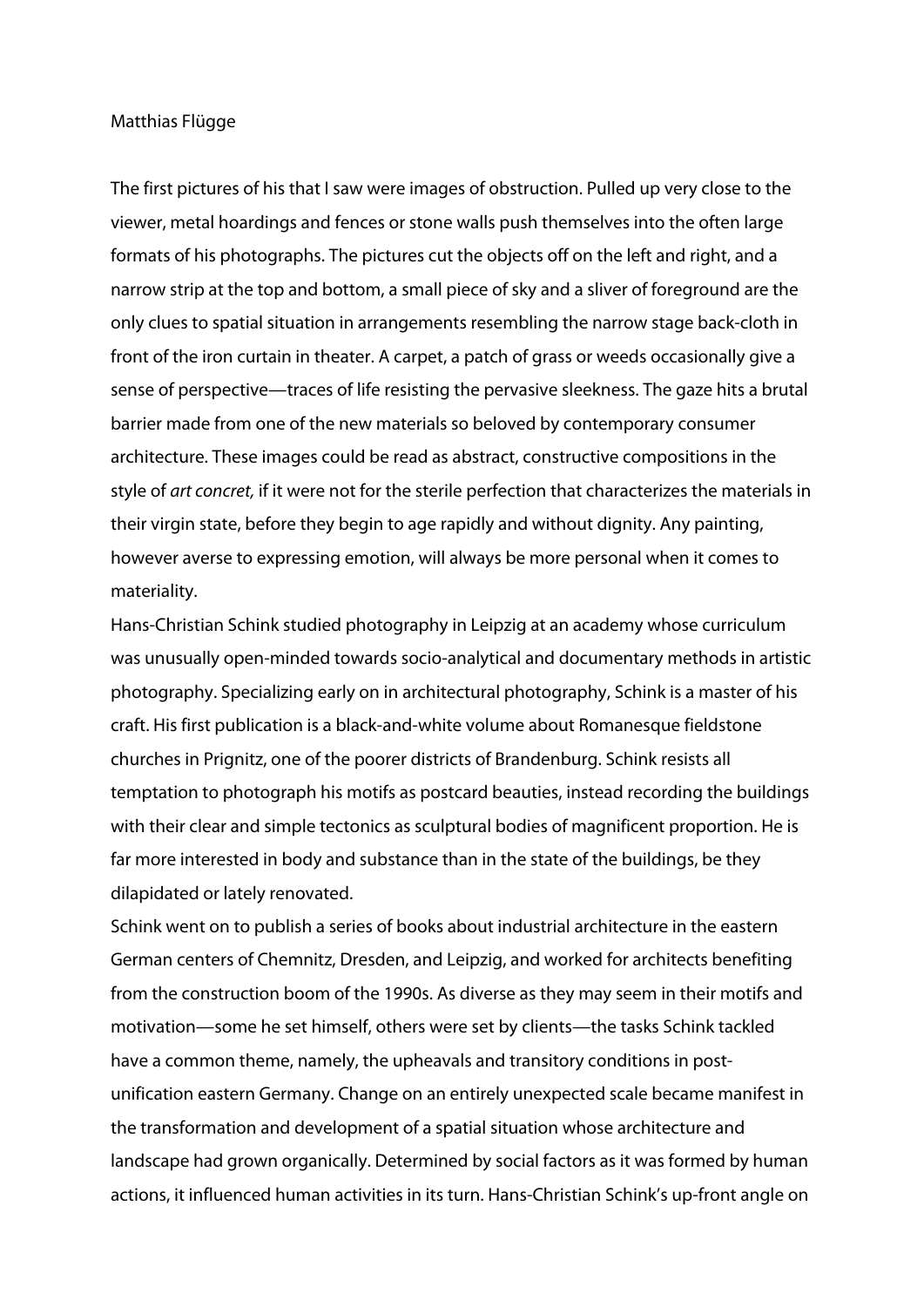this situation is characterized by cool objectivity. His pictures feature no people, no weather, no atmosphere charged with emotion, no look behind the scenes. Things are what they are, and that is the way they are at their most revealing.

In Leipzig the process leading up to reunification was permeated with revolutionary feeling. But unification was not the triumph of a superior economic system or even ideology, it was the result of the triumph of superior technology. Blindly holding on to industrial ways of production and the territorial limitations this entailed, therefore denying individual rights and the freedom of information, socialism as it existed in East Germany was doomed to ideological and material failure. The moral vacuum created by its collapse was filled by the post-unification boom years with all their Janus-faced ways. Hans-Christian Schink had just left the academy, and the topic was right up his street—his street in this case being the main westward traffic artery from Leipzig to Merseburg, now called Bundesstrasse 181. Development had just begun on what today is a suburban race track of consumerism, lined by DIY markets, cheap shoe shops, and Beate Uhse stores. In 1993 the German Werkbund in one of their books published Hans-Christian Schink's photographic series about this street. Anything but the report of an idle flaneur, it is a document of decay and of the absolute will to replicate the architectural, economic, and socio-political mistakes of the west in eastern Germany, if on a smaller scale. In panoramic and carefully composed images—not a living creature, not a car in sight—the photographs show builtup areas where nature is choked by an uncontrolled growth of glass and plastic panels. These pictures give a first glimpse of Hans-Christian Schink's photographic method. He carries his objectivity and alleged aesthetic neutrality to such an extreme that we cannot help but imbue his photographs with our judgments and feelings. And this is how the representation of construction comes to document destruction, its objectivity paradoxically revealing rather than concealing the photographer's pain. When the New Objectivity came up in the 1920s, there was no such leeway for interpretation. Bertolt Brecht was unaware of it when he noted down the much-quoted insight, occasionally attributed to Walter Benjamin, that "a photograph of the Krupp works or the A.E.G. tells us next to nothing about these institutions" because "actual reality has slipped into the functional." His diagnosis has long become a commonplace, with reality and the functional united in the ultimate terror of their intrinsicality. At least that is what happened on the arterial road from Leipzig to Merseburg. That is what Hans-Christian Schink is showing us.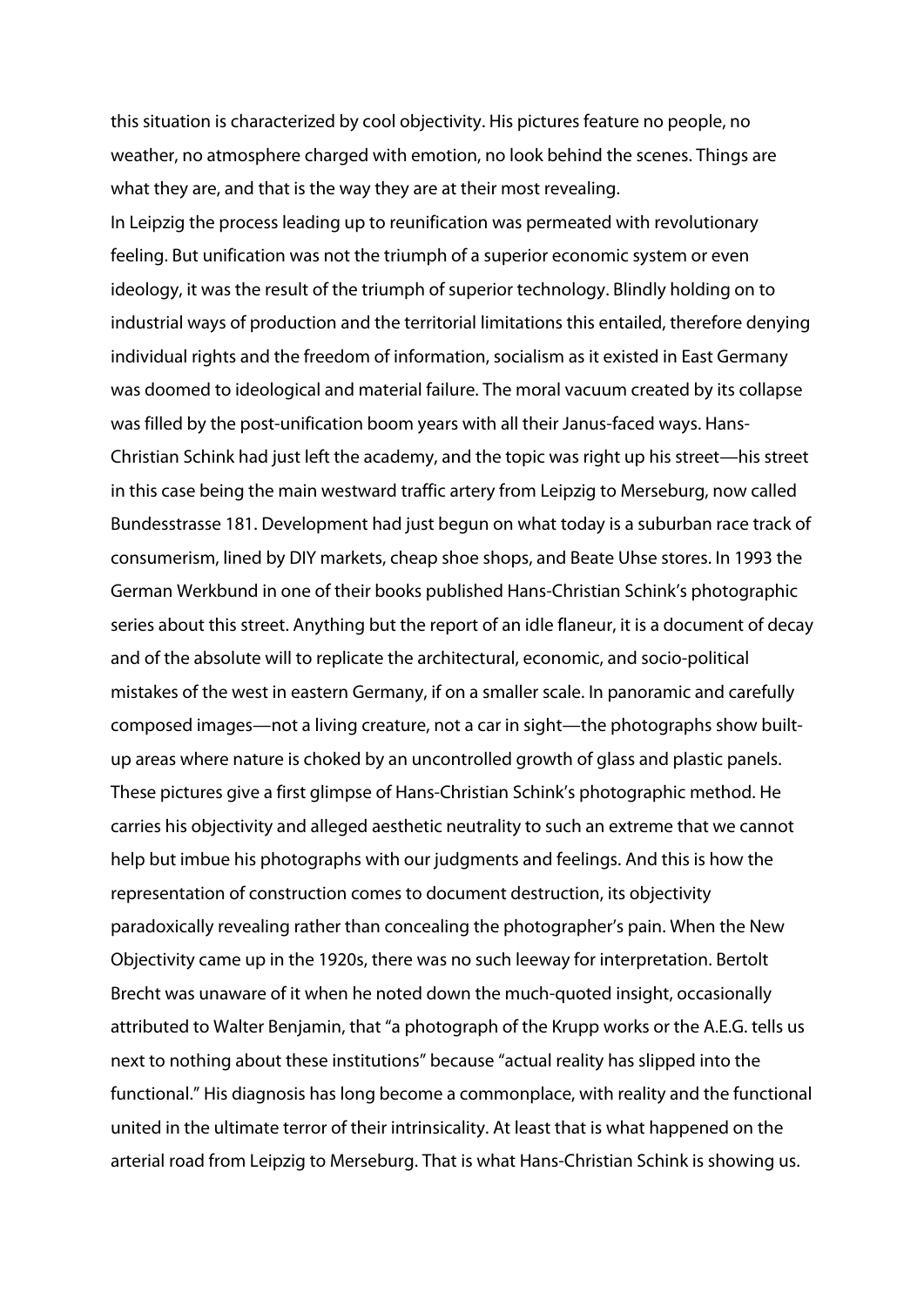Photography has not only gained recognition as fine art, but in the past years has virtually been posing as its leading medium. Our interpretation of its images therefore differs from what Brecht and Benjamin saw in the 1920s when they discussed the embryonic state of this development.

In the meantime, digital possibilities have extended the artistic range of the medium so far as to result in the disintegration of the classic photographic idiom. In the 1960s and 70s the international painting style known as Photorealism still utilized genuine photographic strategies, extending the optical limitations of analog photography by way of painterly craft. With their objective formal language, Schink's photographs of commercial functional buildings could also be read as an ironic mirroring of the media, in line with the kind of contemporary gallery photography that all too gladly evokes the aesthetic methods and canonical definitions of the history of painting. But for Hans-Christian Schink this is no more than a pose, soon abandoned in favor of a personal reflection of reality. He sees himself as a genuine photographer, who uses traditional possibilities of correction during the printing process, but does without digital methods of reproduction, and only in rare cases resorts to computer technology. It is not so much the emphatic evenness of his photographic idiom or the demonstration of the motifs' ambiguities that renders his work conceptual, but the precise reflection of the contexts in which the images appear documentation, publication, exhibition, and book. In his complex photographic practice Schink differentiates between free and applied work. It makes a difference for the context of utilization whether an image has been created for collectors and museums, or at the request of investors or architects, who mostly expect a predictable and affirmative view. The artist however seeks to suspend his images between the conflicting tensions of distance and proximity, of nostalgia and the peremptory presence of the new. Hans-Christian Schink's pictures of the Verkehrsprojekt Deutsche Einheit (Transport Project German Unity) take the functional conflict of photographic idioms themselves as the subject. They use the means of affirmation to voice criticism. And vice versa. Though they are without a doubt in a context of art, they could very well have been reproduced in an informational brochure. The photographer does not need to look for contradictions, they are already inscribed in his subject. For the monstrous title of the transport projects did not so much refer to transport for people as to transport of resources, be they material or human. The point was to consummate the annexation of the former East Germany on an infrastructural level. Streets had to be built, bridges had to be reconstructed or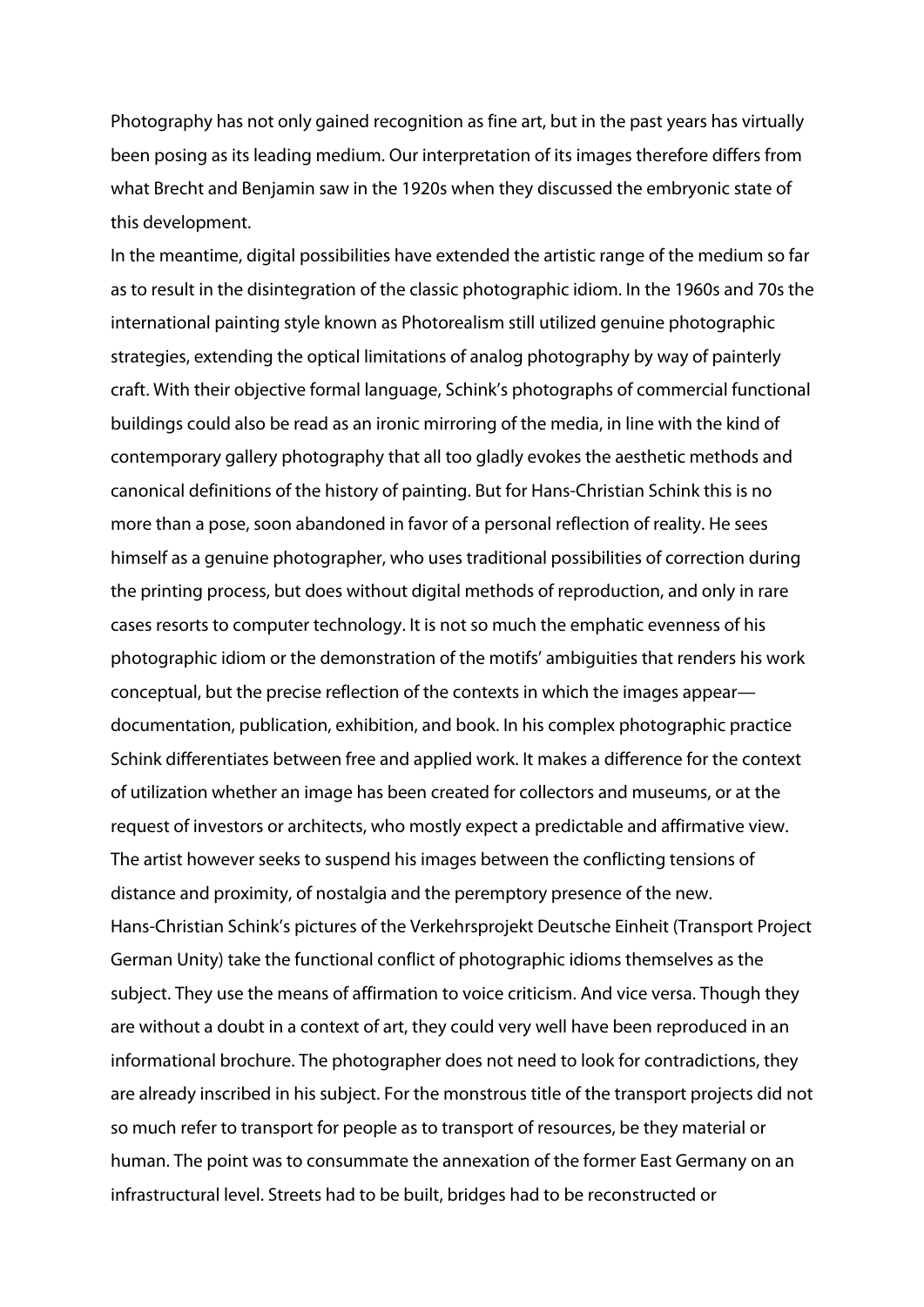modernized, train lines had to be drawn and rivers had to be made navigable. Apparently tired of their critical instances, the people of eastern Germany believed Helmut Kohl when he promised "blooming landscapes" which, however, have so far failed to bud. But at least the existing landscapes were thoroughly excavated. Job creation, investments, subsidies, tax breaks—the full program of state intervention in the economy was poured into the gigantic project, which had been devised as a bid to raise living standards in eastern Germany to the western level, but had sadly overestimated its own strength. One could say that it was the German vision of unity poured in concrete, a symbol of the end of mutual curiosity about different ways of life on either side of the inner-German border. Mobility as a promise and a value in itself, however—that somehow seemed plausible to us easterners, accustomed as we were to bumping into walls rather quickly in the past. We had yet to learn at what price mobility comes.

Hans-Christian Schink realized this early on. What a theme! Picking it up was a logical decision for the photographer who had earlier examined the reconstruction of eastern Germany. While Schink previously concentrated on houses, that is, human dwellings whose outside reflects human activity, his motif now is purely functional architecture, formally modest but nice and big. Very big. Its function is movement, not the kind of permanence for which houses are built. Its function is transport, transport above all else. And transport usually bypasses the people whose view its infrastructure obstructs. Schink gives us pure, metaphysical images. But his metaphysics are not those of de Chirico, revealed under the glistening skies of the south. The German version appears under the gray high fog of winter. Schink gives us images of the emptiness that otherwise only Ulrich Wüst finds in German cities in his black-and-white photography, images of alleged eternal promises, images with deep horizons, images of routes, holes or strange sculptures of pillars and the broken arches of unfinished bridges. They are photographed in such a way that it does not make any real difference whether we see scenes of construction or demolition. People are absent, only rarely does a machine loom into the picture. This could be anywhere in the world where there are trees, grass, and winter. Nevertheless, the German location is clearly recognizable. The autobahn still is a German motif. It goes back to the 1930s, when the National Socialists sought to conceal military goals behind promises of work and mobility; it was adopted by Socialist Realism and imbued with its characteristic pathos; and also surfaced in West German photojournalism as it documented postwar reconstruction. With the exception perhaps of the wonderful title song from the